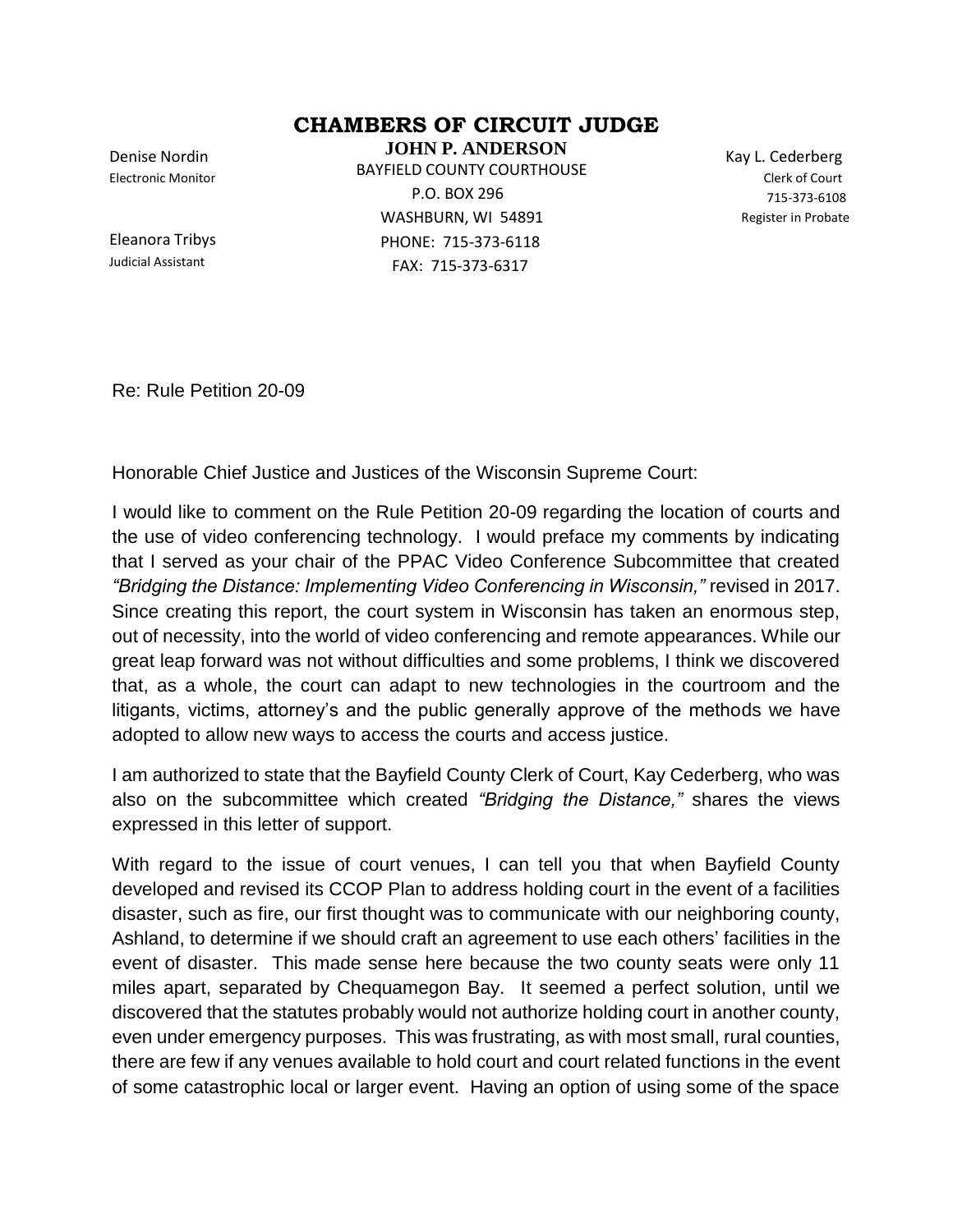from an adjoining county solved multiple problems. While there are no perfect solutions for a continuation of operations, having at least the option of using a neighboring county's facilities would be helpful.

The COVID-19 pandemic brought this issue into clearer focus, as the need to find a facility large enough to conduct jury trials and jury selection became problematic. We discovered that the differences in facilities across the state were not limited to technology. Size, air ventilation, public accessibility and other issues quickly became front and center. Some counties could accommodate the situation. Some could not.

Giving local courts the option, in difficult situations, to utilize another county's facility is prudent and appropriate.

On the issue involving rule changes to video conferencing, I would like to point out that my experience with Zoom and its interface with our existing Polycom platform has proved to be an effective tool in maintaining our case processing. In Bayfield County we were able to quickly and seamlessly move into remote and virtual appearances for attorneys, victims, litigants and the public. Bayfield County has effectively used this technology to continue scheduling and holding hearings of all types, including many evidentiary hearings. While the filings are down slightly, we are moving the cases with nearly the same efficiency as before the pandemic. With a little ingenuity and willingness to adapt, I have come to the conclusion that continued use of Zoom and video conferencing postpandemic, when necessary, is the right thing to do.

On the issue of modifying Wis. Stat. 885.60(2)(b) involving giving judges some discretion to allow witnesses to appear by video conference, even if a defendant or respondent objects, I would like to share a story and example of a situation I had a few years ago in Ashland County.

I had a felony drunk driving jury trial in Ashland County scheduled for one day. It was late fall or early winter. The morning of the trial I arrived at the Ashland County Courthouse before 8:00 am. The jurors were starting to arrive around 8:15 am.

The state had a witness under subpoena from the state lab of hygiene /crime lab and the witness was traveling the morning of trial. The witness apparently left for Ashland County about 5:00 am to be available to testify late morning or early afternoon. The weather in the far north was a snow advisory with 2-4 inches of snow predicted. However, the weather in southern and central Wisconsin was freezing rain turning to snow. At about 8:05 am, the District Attorney (DA) and defense counsel came to see me about messages the DA office had received from the witness on the trip up to Ashland. Apparently, the roads turned icy and the witness felt it was not safe to continue and stopped to try and communicate with the DA around 7:00 am. The witness was unable to safely proceed. The state had already filed its notice of intent to use video conferencing for this witness,